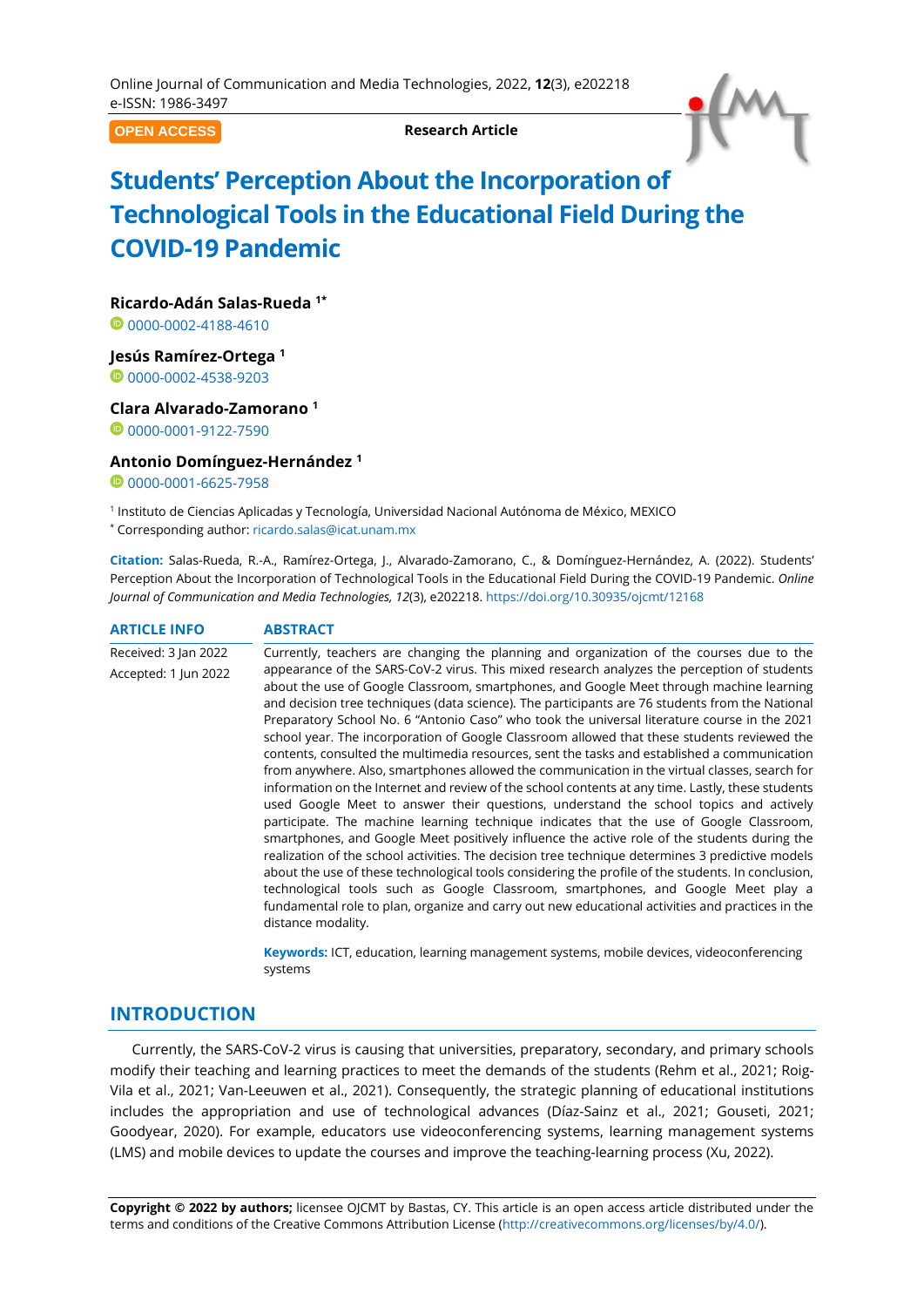Technological tools are used in the face-to-face and distance modalities to capture the attention and increase the interest of the students during the educational process (Altakhayneh, 2022; Bernacki et al., 2020; Díaz-Sainz et al., 2021). Also, educators organize activities that promote the autonomy of the students through the use of information and communication technologies (ICTs) and educational strategies (Chen et al., 2021; Navarro-Morales & Londoño, 2019; Yuen et al., 2019). In particular, videoconferencing systems facilitate the communication from anywhere, LMS allows the realization of the school activities at any time and mobile devices allow the use of technological applications and tools (Altakhayneh, 2022).

The COVID-19 pandemic radically modified the behavior of the teachers during the organization and implementation of the school activities (Gouseti, 2021; Hu et al., 2021; Maity et al., 2021). In fact, LMS, mobile devices and videoconferencing systems acquire a fundamental role to face the challenges of the 21st century because these technological tools facilitate the assimilation of knowledge, develop the skills and increase the motivation of the students from the home, classroom and office (Chen et al., 2021; Raghunathan et al., 2021; Roig-Vila et al., 2021).

In Mexico, the teacher of the universal literature course incorporated Google Classroom, smartphones, and Google Meet to update the school activities in the distance modality and facilitate the learning process during the COVID-19 pandemic. The use of Google Classroom in this course allowed the consultation of multimedia resources and sending of the school activities from anywhere. Also, smartphones improved the communication in the virtual classes, search for information and review of the information at any time. Lastly, Google Meet facilitated the understanding of the school topics and promoted the active participation of the students. Therefore, the research questions are, as follows:

- 1. How do Google Classroom, smartphones, and Google Meet influence the active role of the students during the realization of the school activities in the universal literature course?
- 2. What are the predictive models about the use Google Classroom, smartphones, and Google Meet in the universal literature course considering the decision tree technique?
- 3. What is the perception of the students about the use of Google Classroom, smartphones, and Google Meet in the educational field?

# **LITERATURE REVIEW**

During the COVID-19 pandemic, educational institutions modified the teaching-learning process in the face-to-face and distance modalities through the incorporation and use of ICTs (Maity et al., 2021; Rehm et al., 2021; Van-Leeuwen et al., 2021). In particular, LMS, mobile devices and videoconferencing systems are technological tools that facilitate the performance of the school activities from anywhere (Gouseti, 2021; Van-Leeuwen et al., 2021).

## **Mobile Devices**

The incorporation of mobile devices in the educational context favors the attention, proactivity and participation of the students during the realization of the school activities (Bernacki et al., 2020; Chen et al., 2021). For example, the use of tablets and smartphones in the classroom favors the critical thinking and teamwork (Raghunathan et al., 2021). Even, Ortiz and Green (2019) explain that smartphones facilitate the teaching-learning process because these mobile devices allow the communication between students and teachers, use of technological applications and consultation of information inside and outside the classroom.

In the chemical engineering course, the use of Kahoot on smartphones promoted the active role of the students and facilitated the exchange of ideas through the question and answer games (Díaz-Sainz et al., 2021). Similarly, the students of medicine increased their academic performance, satisfaction and motivation through the use of technological applications on smartphones (Chen et al., 2021). In Thailand, the incorporation of smartphones in the educational field facilitated the active role of students, personalization of learning and development of writing skills (Wilang & Garcia, 2021).

According to Raghunathan et al. (2021), the consultation of multimedia resources and use of applications on smartphones facilitated the assimilation of knowledge about clinical cases and allowed the communication in the nursing course. In the field of psychology, the incorporation of this mobile device increased the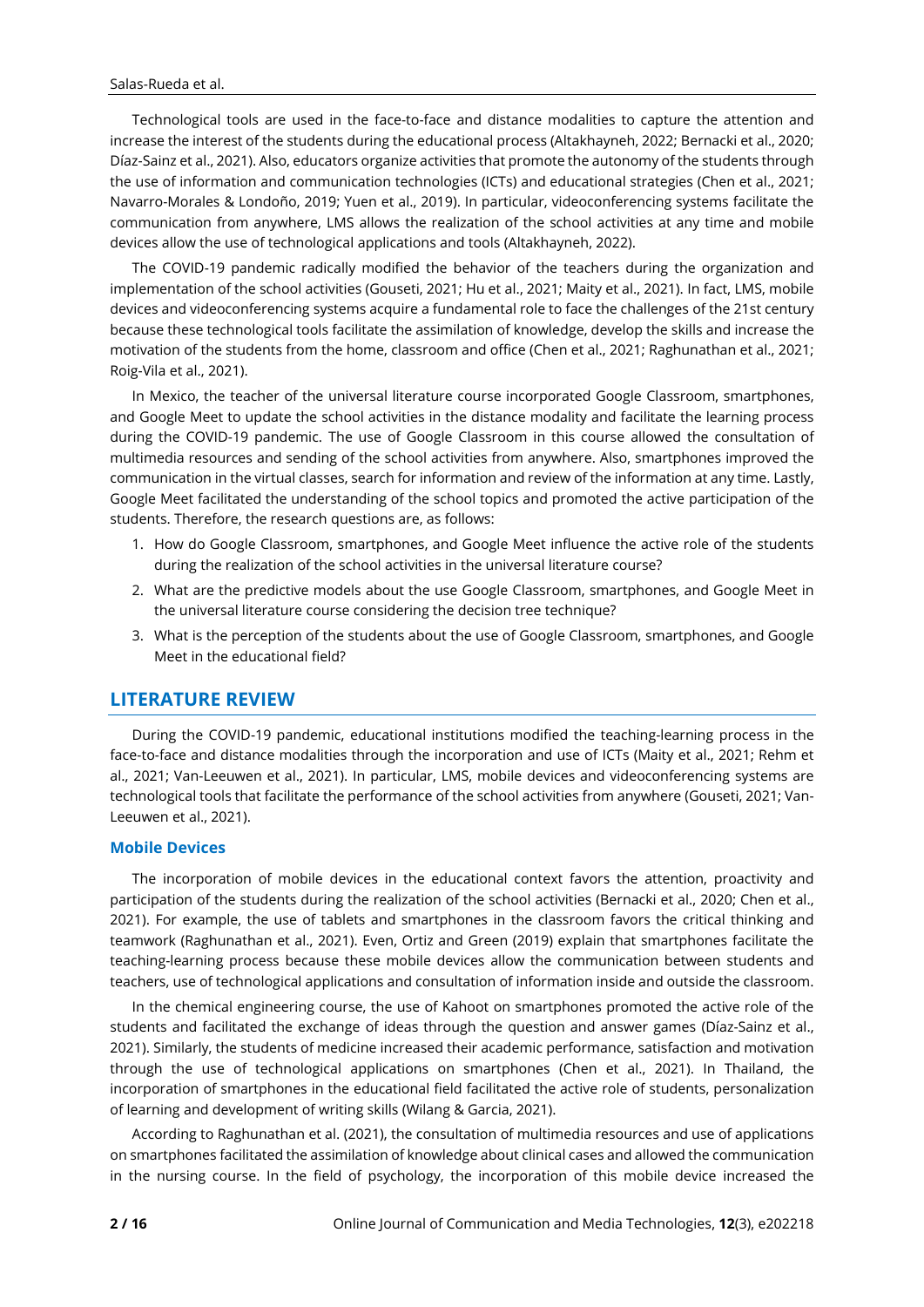students' academic performance and facilitated the collaborative activities during the face-to-face sessions (Bernacki et al., 2020).

Consequently, mobile devices such as smartphones allow innovating the school activities of the courses through the consultation of information, review of multimedia resources and use of technological applications (Bernacki et al., 2020; Chen et al., 2021; Raghunathan et al., 2021).

#### **Learning Management Systems**

Actually, LMS encourages the participation of the students during the educational process because these tools allow the submission of tasks, communication, feedback of the activities, and consultation of the school contents (Marachi & Quill, 2020; Tezer & Cimsir, 2018; Yuen et al., 2019). In fact, Moodle, Blackboard, Canvas, and Google Classroom facilitate the active role of the students before, during and after the classes (Tarango et al., 2019).

At Giresun University, the students of computer science used mobile devices to review the activities, consult the multimedia resources and submit the assignments through Moodle (Tezer & Cimsir, 2018). The use of this LMS increased the academic performance and interest of the students during the educational process (Tezer & Cimsir, 2018).

Several authors (e.g., Albashtawi & Al-Bataineh, 2020; Martin, 2021) have used Google Classroom to improve the teaching-learning conditions and promote the personalized learning. In the marketing course, the incorporation of Google Classroom facilitated the development of skills on effective communication, collaboration and creativity (Martin, 2021). In the same way, the students of the English as a foreign language course developed their reading and writing skills by carrying out activities in Google Classroom (Albashtawi & Al-Bataineh, 2020).

Educators use LMS together with pedagogical models such as blended learning to facilitate the understanding of the topics in the face-to-face and distance modalities (Abuzant et al., 2021; Yuen et al., 2019). For example, the use of Google Classroom in the blended learning modality facilitated the understanding of computer science topics and allowed the development of programming skills (Abuzant et al., 2021). In the United States, the use of Canvas and Google Meet in the educational context is increasing due to the fact that these LMS are easy to use and allow carrying out the school activities of the course from anywhere (Marachi & Quill, 2020).

In the English course, the use of Moodle improved the academic performance and developed the grammatical and verbal skills of the students by taking the online exams and consulting the educational materials (Tsai, 2021). Similarly, the use of Google Classroom in Indonesia was very useful during the organization of courses in universities under the distance modality (Sudarsana et al., 2019). Finally, LMS encourages the active role of the students outside and inside the classroom (Marachi & Quill, 2020; Sudarsana et al., 2019; Yuen et al., 2019).

## **Videoconferencing Systems**

Today, videoconferencing systems such as Google Meet, Zoom, and WebEx are essential to carry out the teaching-learning process during the COVID-19 pandemic because these technological tools allow the interaction and exchange of ideas between the participants of the educational process from anywhere (Maity et al., 2021; Roig-Vila et al., 2021). According to Ospina-García et al. (2021), Google Meet is a technological tool that favors the learning process because students and teachers can communicate in real time.

In secondary schools, educators used videoconferencing systems to communicate with their students and facilitate the teaching-learning process in the distance modality (Rehn et al., 2017). In the same way, the students of the Alicante University used Google Meet to facilitate the learning in the master's degree of primary education during the COVID-19 pandemic (Roig-Vila et al., 2021). Also, Google Meet favors the active participation of students through the resolution of doubts in real time and exchange of ideas between the participants of the educational process (Ospina-García et al., 2021).

On the other hand, the students of the law course used Zoom to facilitate the assimilation of knowledge about the justice system and actively participate in the distance modality (Roth et al., 2020). In addition, the use of Google Meet in the dentistry course increased the students' motivation and facilitated the learning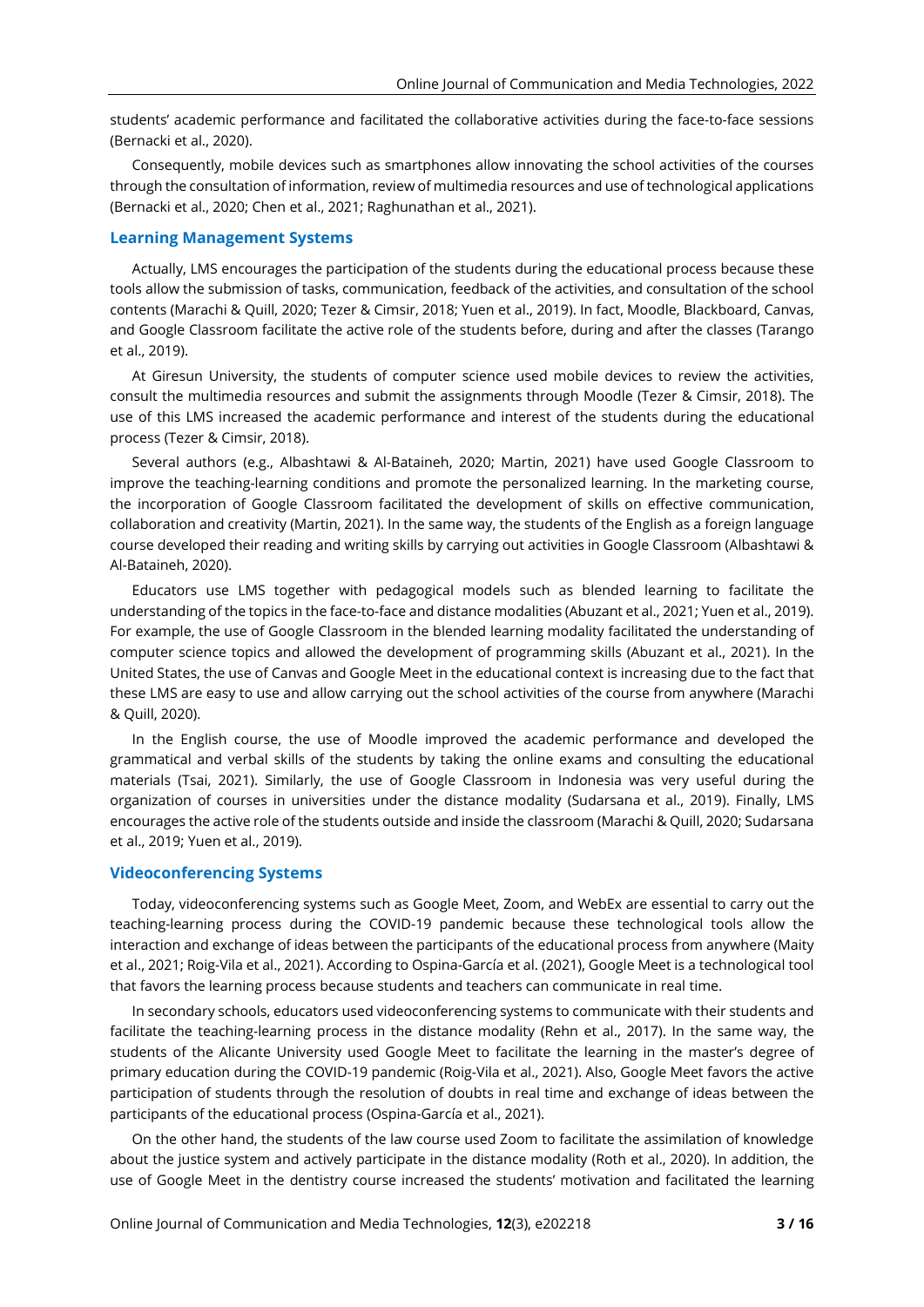

**Figure 1.** "Innovation in university teaching 2021" diploma

process about oral immunology (Sette-de-Souza, 2021). Finally, videoconferencing systems such as Google Meet, Zoom, and WebEx allow the realization of the teaching-learning process from anywhere and establish an efficient communication to discuss the topics of the courses (Maity et al., 2021; Roig-Vila et al., 2021; Roth et al., 2020).

# **METHOD**

The particular aims of this mixed research are, as follows:

- 1. To analyze how Google Classroom, smartphones, and Google Meet influence the active role of the students during the realization of the school activities through the machine learning technique.
- 2. To identify the predictive models about the use of Google Classroom, smartphones, and Google Meet through the decision tree technique.
- 3. analyze the students' perception about the use of Google Classroom, smartphones, and Google Meet in the universal literature course.

# **Participants**

The participants are to 76 students (40 men and 36 women) from the National Preparatory School No. 6 "Antonio Caso", National Autonomous University of Mexico, who took the universal literature course in the 2021 school year. The average age is 16.07 years.

# **Procedure**

The National Autonomous University of Mexico offered the "innovation in university teaching 2021" diploma in order to facilitate the planning and implementation of courses in the distance modality. In this diploma, teachers carry out a pedagogical contract to analyze how they are organizing their school activities. Subsequently, these educators use the pedagogical and technological model called "classroom of the future" to update their educational practices with the support of technological tools and use of didactic strategies (**Figure 1**).

This pedagogical and technological model consists of five stages that promote the realization of collaborative activities through the incorporation of ICTs, collaborative virtual walls (Padlet), and web games (Kahoot) in the school activities. After the educational intervention, these educators analyze how the teachinglearning process was modified. In particular, the teacher of the universal literature course used Google Classroom, smartphones, and Google Meet to innovate educational process during the COVID-19 pandemic.

**Figure** 2 shows the model used by this research to analyze the use of Google Classroom, smartphones, and Google Meet in the active role of the students during the realization of the school activities.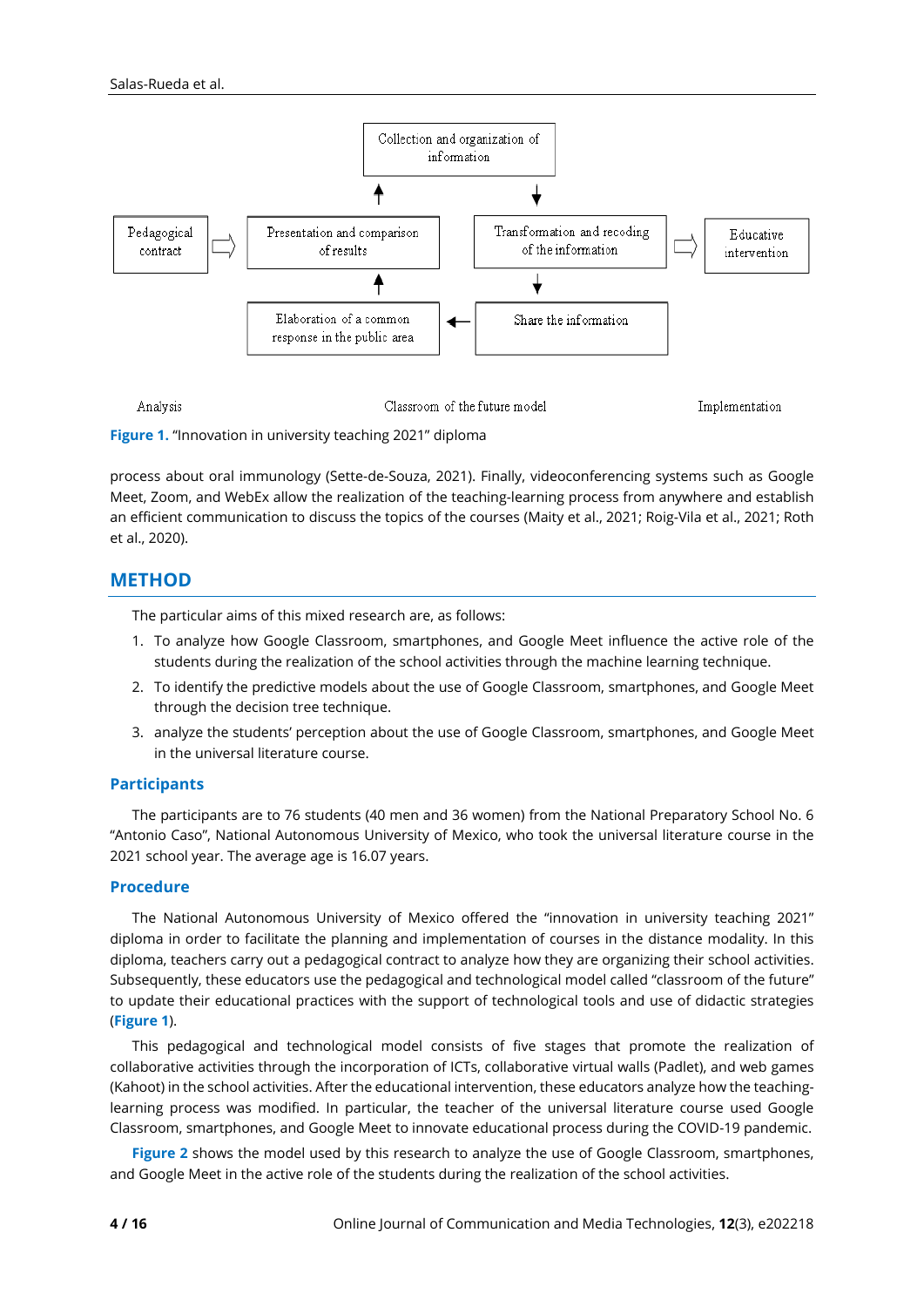

**Figure 2.** Model proposed for this research

In the universal literature course, the students used Google Classroom to review the information, establish the communication, submit the assignments, and consult the multimedia resources at any time. In addition, these students actively participated in the virtual classes through the search for information and review of the school contents on smartphones. Finally, Google Meet facilitated the understanding of the school topics, interaction and communication in the distance modality.

LMS promotes the active role of the students during the COVID-19 pandemic (Hu et al., 2021; Tsai, 2021; Yuen et al., 2019). Therefore, the hypothesis about this technological tool is, as follows:

**Hypothesis 1 (H1):** The use of Google Classroom positively influences the active role of the students during the realization of the school activities.

The incorporation of mobile devices such as smartphones allows the active participation of the students from anywhere (Díaz-Sainz et al., 2021; Hu et al., 2021; Raghunathan et al., 2021). Therefore, the hypothesis about this technological tool is, as follows:

**Hypothesis 2 (H2):** The use of smartphones positively influences the active role of the students during the realization of the school activities.

During the COVID-19 pandemic, videoconferencing systems favor the exchange of ideas in the distance modality (Gouseti, 2021; Maity et al., 2021). Therefore, the hypothesis about this technological tool is, as follows:

**Hypothesis 3 (H3):** The use of Google Meet positively influences the active role of the students during the realization of the school activities.

The predictive models about the use of Google Classroom, smartphones, and Google Meet are, as follows:

- 1. Predictive model 1 (PM1) about the active role of the students and Google Classroom,
- 2. Predictive model 2 (PM2) about the active role of the students and smartphones, and
- 3. Predictive model 3 (PM3) about the active role of the students and Google Meet.

#### **Data Collection**

In November 2021, the questionnaire about the use of Google Classroom, smartphones, and Google Meet was applied in the universal literature course (**Table 1**). These students from the National Preparatory School No. 6 "Antonio Caso" anonymously responded to a Google form. In addition, this digital questionnaire consists of two closed questions about characteristics of the students (age and sex), four closed questions about technology (Google Classroom, smartphones, Google Meet, and active role), and three open questions about students' perception (LMS, mobile device, and videoconferencing system).

**Table 2** shows validation of the questionnaire about the use of LMS, mobile devices and videoconferencing system. According to Aguilar-Díaz et al. (2020), a value of Cronbach's alpha>0.6 is acceptable.

#### **Data Analysis**

This mixed research used the RapidMiner tool and Word-Cloud application to analyze the information about the use of Google Classroom, smartphones, and Google Meet in the universal literature course. According to Salas-Rueda et al. (2022), the machine learning technique is used in the educational field to analyze the impact of the independent variable (technological tools) on the dependent variable (teachinglearning process) through linear regression. Anderson et al. (2012) mention that the statistical value T allows checking if the regression between an independent and dependent variable is significant.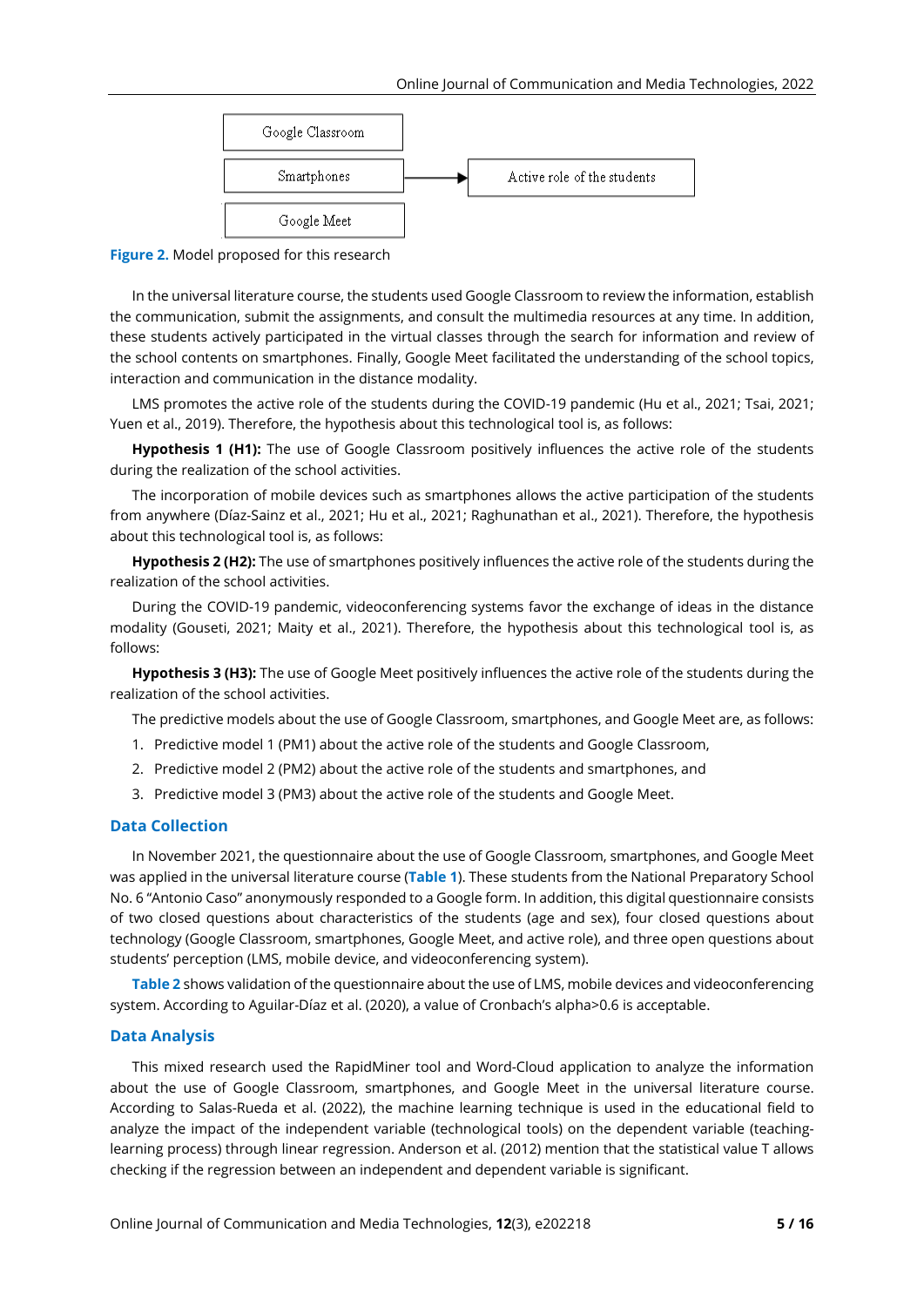#### Salas-Rueda et al.

**Table 1.** Questionnaire

| No                          | Variable            | Dimension            | Question                                                          | Answer          | n            | %             |
|-----------------------------|---------------------|----------------------|-------------------------------------------------------------------|-----------------|--------------|---------------|
| $\mathbf{1}$<br>of students | Characteristics Age |                      | 1. What is your age?                                              | 15 years        | 11           | 14.47         |
|                             |                     |                      |                                                                   | 16 years        | 49           | 64.47         |
|                             |                     |                      | 17 years                                                          | 15              | 19.74        |               |
|                             |                     |                      |                                                                   | 18 years        | $\mathbf{1}$ | 1.32          |
|                             |                     | Sex                  | 2. What is your sex?                                              | Man             | 40           | 52.63         |
|                             |                     |                      |                                                                   | Woman           | 36           | 47.37         |
| 2                           | Technology          | Google Classroom     | 3. The use of Google Classroom facilitates                        | Very much (1)   | 27           | 35.53         |
|                             |                     | the learning process | Much $(2)$                                                        | 35              | 46.05        |               |
|                             |                     |                      | Little (3)                                                        | 13              | 17.11        |               |
|                             |                     |                      |                                                                   | Very little (4) | $\mathbf{1}$ | 1.32          |
|                             |                     | Smartphones          | 4. The use of smartphones facilitates the                         | Very much (1)   | 35           | 46.05         |
|                             |                     |                      | learning process                                                  | Much $(2)$      | 34           | 44.74         |
|                             |                     |                      |                                                                   | Little (3)      | 6            | 7.89          |
|                             |                     |                      |                                                                   | Very little (4) | $\mathbf{1}$ | 1.32          |
|                             |                     | Google Meet          | 5. The use of Google Meet facilitates the                         | Very much (1)   | 26           | 34.21         |
|                             |                     |                      | learning process                                                  | Much $(2)$      | 41           | 53.95<br>9.21 |
|                             |                     |                      | Little (3)<br>Very little (4)                                     | 7<br>2          | 2.63         |               |
|                             |                     | Active role          | 6. Technological advances increase the                            | Very much (1)   | 11           | 14.47         |
|                             |                     |                      | active role during the realization of the                         | Much $(2)$      | 25           | 32.89         |
|                             |                     |                      | school activities                                                 | Little (3)      | 23           | 30.26         |
|                             |                     |                      |                                                                   | Very little (4) | 17           | 22.37         |
| 3                           | Students'           | Learning management  | 7. What is your opinion about the use of                          | Open            |              |               |
|                             | perception          | system               | learning management systems?                                      |                 |              |               |
|                             |                     | Mobile device        | 8. What is your opinion about the use of                          | Open            |              |               |
|                             |                     |                      | mobile devices?                                                   |                 |              |               |
|                             |                     |                      | Videoconferencing system 9. What is your opinion about the use of | Open            |              |               |
|                             |                     |                      | videoconferencing systems?                                        |                 |              |               |
|                             |                     |                      |                                                                   |                 |              |               |

|          | <b>Table 2.</b> Validation of the questionnaire |             |                  |                            |                       |
|----------|-------------------------------------------------|-------------|------------------|----------------------------|-----------------------|
| Variable | Dimension                                       | Load factor | Cronbach's alpha | Average variance extracted | Composite reliability |
|          | Technology Google Classroom                     | 0.648       |                  |                            |                       |
|          | Smartphones                                     | 0.738       | 0.693            | 0.532                      | 0.818                 |
|          | Google Meet                                     | 0.796       |                  |                            |                       |
|          | Active role                                     | 0.728       |                  |                            |                       |
|          |                                                 |             |                  |                            |                       |

In the machine learning technique, 70%, 80%, and 90% of the sample (training section) was used to calculate the linear regressions and evaluate the hypotheses. On the other hand, this study used 30%, 20%, and 10% of the sample to identify accuracy of these linear regressions by means of the squared error.

**Figure 3** shows the use of the RapidMiner tool for this data science technique. The "retrieve" component allows loading the information about Google Classroom, smartphones, and Google Meet, "split data" component allows dividing the sample in the training and evaluation sections, "linear regression" component allows calculating the linear functions, "multiply" component duplicates the output obtained, "apply model" component allows evaluating the accuracy of the linear regressions and "performance" component shows the results obtained from the machine learning technique.

On the other hand, Terry et al. (2021) propose the use of variables such as gender, age and education to create predictive models about the behavior of the participants. In addition, Salas-Rueda (2021) used the decision tree technique to identify the conditions about the use of technological tools in the educational field considering the profile of the students. In this study, the decision tree technique allowed the construction of predictive models about the use of Google Classroom, smartphones, and Google Meet considering the sex and age of the students. **Figure 4** shows the use of the RapidMiner tool for this data science technique. The "decision tree" component allows identifying the predictive conditions about Google Classroom, smartphones, and Google Meet considering the sex and age of the students.

Finally, the Word-Cloud application allowed analyzing the perception of the students about the use of these technological tools through the identification of the words that have the highest frequency.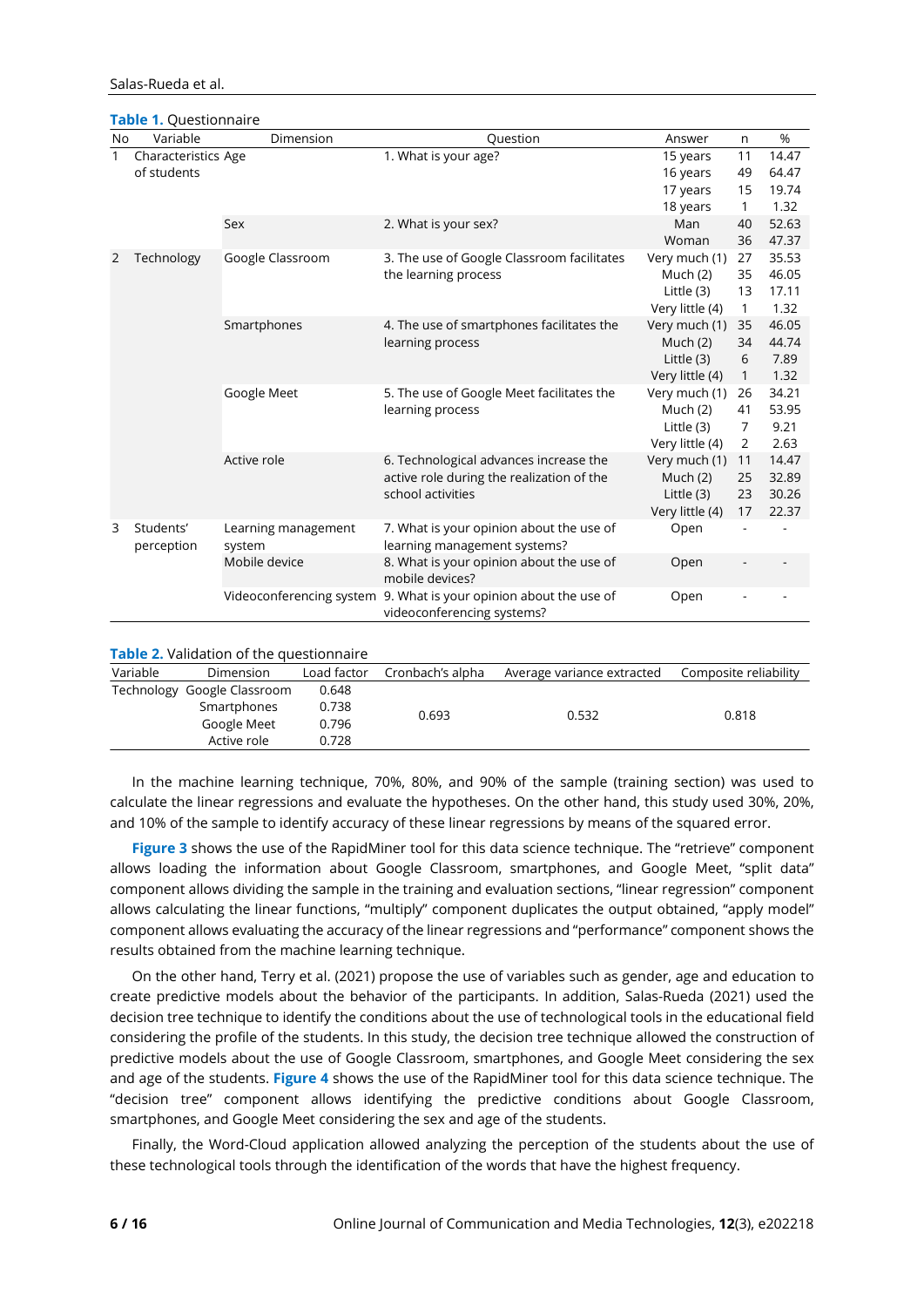

**Figure 3.** Use of the RapidMiner tool for the machine learning technique



**Figure 4.** Use of the RapidMiner tool for the decision tree technique

| Table 3. Results of the machine learning technique |  |  |  |
|----------------------------------------------------|--|--|--|
|                                                    |  |  |  |

| Hypothesis                                              | Training | Linear regression    | Conclusion      | t-value | p-value | Squared error |
|---------------------------------------------------------|----------|----------------------|-----------------|---------|---------|---------------|
| <b>H1:</b> Google Classroom→Active role                 | 70%      | y=0.199x+2.332       | Accepted: 0.199 | 1.089   | 0.281   | 0.813         |
| of the students                                         | 80%      | y=0.179x+2.339       | Accepted: 0.179 | 1.048   | 0.298   | 0.935         |
|                                                         | 90%      | y=0.168x+2.280       | Accepted: 0.168 | 1.015   | 0.313   | 0.844         |
| <b>H2:</b> Smartphones $\rightarrow$ Active role of the | 70%      | y=0.399x+2.070       | Accepted: 0.399 | 1.681   | 0.099   | 0.724         |
| students                                                | 80%      | $v=0.532x+1.833$     | Accepted: 0.532 | 2.580   | 0.012   | 0.633         |
|                                                         | 90%      | y=0.508x+1.766       | Accepted: 0.508 | 3.064   | 0.002   | 0.555         |
| <b>H3:</b> Google Meet $\rightarrow$ Active role of the | 70%      | y=0.688x+1.438       | Accepted: 0.688 | 3.669   | 0.000   | 0.652         |
| students                                                | 80%      | y=0.722x+1.334       | Accepted: 0.722 | 4.426   | 0.000   | 0.620         |
|                                                         | 90%      | $v = 0.647x + 1.416$ | Accepted: 0.647 | 4.444   | 0.000   | 0.344         |

# **RESULTS**

The results of the machine learning technique indicate that the use of Google Classroom, smartphones, and Google Meet positively influence the active role of the students during the realization of the school activities (**Table 3**).

## **LMS**

The use of Google Classroom facilitates very much (n=27, 35.53%) much (n=35, 46.05%), little (n=13, 17.11%), and very little (n=1, 1.32%) the learning process (**Table 1**). Likewise, the results of the machine learning technique with 70% (0.199, t-value=1.089, p-value=0.281), 80% (0.179, t-value=1.048, p-value=0.298), and 90% (0.168, t-value=1.015, p-value=0.313) indicate that H1 is accepted (**Table 3**). Therefore, the use of Google Classroom positively influences active role of the students during realization of the school activities.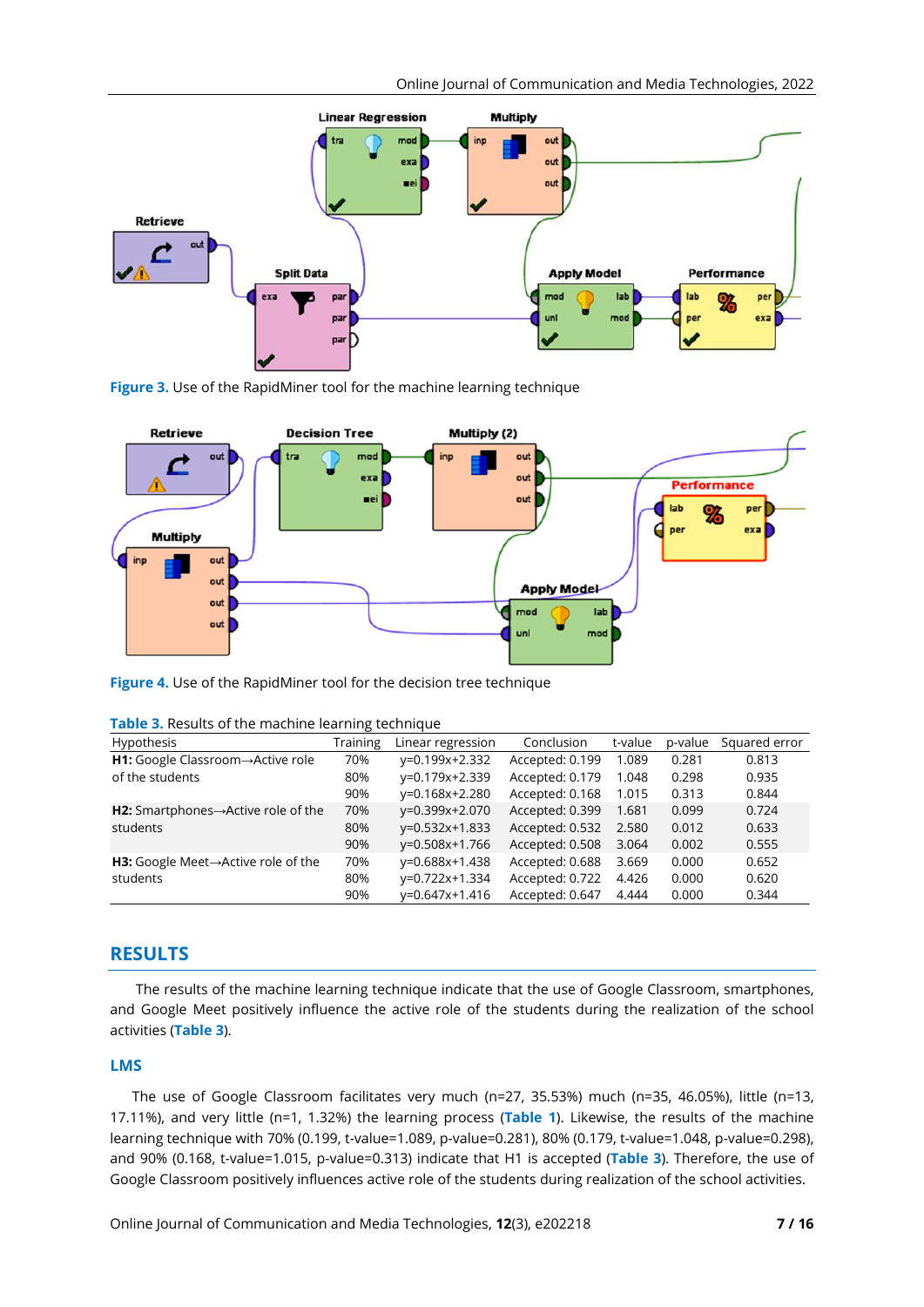



**Figure 5** presents nine conditions of the PM1. For example, if the student considers that the use of Google Classroom facilitates much the learning process, has an age≤15.50 years and is a man then technological advances increase much the active role during the realization of the school activities.

The sex of the students determines four conditions of the PM1. For example, if the student considers that the use of Google Classroom facilitates much the learning process, has an age≤15.50 years and is a woman then technological advances increase very much the active role during the realization of the school activities. Likewise, the age of the students establishes 6 conditions of the PM1. For example, if the student considers that the use of Google Classroom facilitates much the learning process and has an age>15.50 years then technological advances increase much the active role during the realization of the school activities.

The students of the National Preparatory School No. 6 "Antonio Caso" mention that Google Classroom allowed the review of the contents, multimedia resources and activities from anywhere.

"It is possible to consult the contents and documents of the class at any time and place" (student 11, 16 years old, woman).

"There is greater accessibility to digital resources; facilitating the learning" (student 37, 16 years old, man).

Also, this LMS facilitated the assimilation of knowledge and understanding of the school topics through the consultation of materials.

"In this tool, teacher can publish the information and materials that help me to understand the topics" (student 2, 16 years old, woman).

"In my opinion, it is easier to provide the necessary material for a better understanding. At the same time, it is more accessible" (student 19, 16 years old, woman).

The benefits about the use of Google Classroom are the sending of the assignments, consultation of the information at any time and flexibility of time to carry out the school activities.

"The flexibility to deliver the works and materials" (student 6, 15 years old, man).

"We find the information of the course in a much faster and more efficient way" (student 10, 17 years old, woman).

In addition, this LMS plays a fundamental role in the distance courses because it facilitated the communication and interaction between the participants of the educational process.

"The topics, tasks, or announcements are stored in one place in order to facilitate the work" (student 15, 16 years old, woman).

"It facilitates the relationship between teachers and students" (student 25, 17 years old, woman).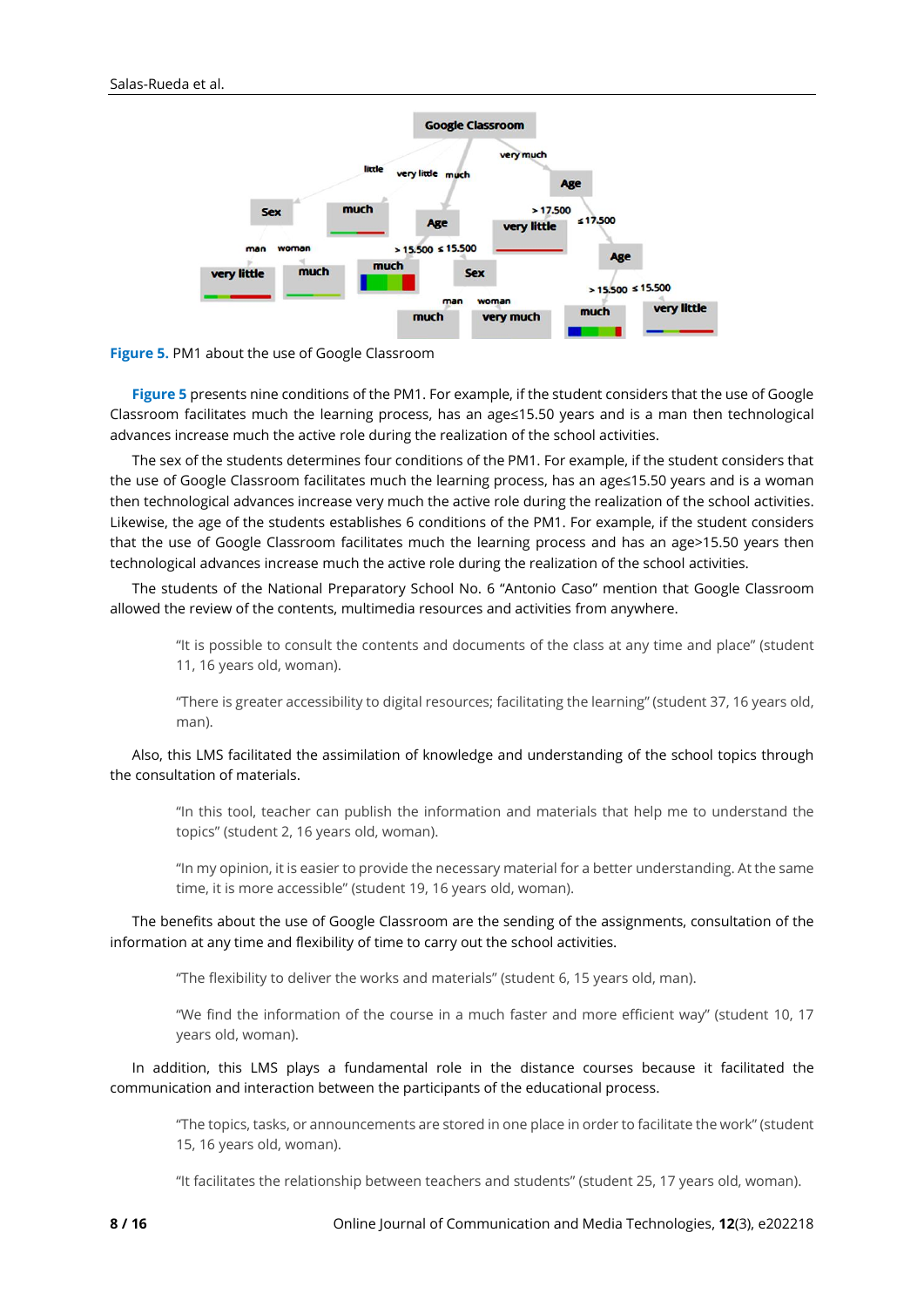

**Figure 6.** Word cloud about the use of Google Classroom



**Figure 7.** PM2 about the use of smartphones

**Figure 6** shows the word cloud about the use of Google Classroom where the most frequent words are tasks (n=14), activities (n=11), information (n=11), delivery (n=10), learning (n=10), work (n=10), better (n=9), and use (n=9).

## **Mobile Device**

The use of smartphones facilitates very much (n=35, 46.05%), much (n=34, 44.74%), little (n=6, 7.89%), and very little (n=1, 1.32%) the learning process (**Table 1**). The results of the machine learning technique with 70% (0.399, t-value=1.681, p-value=0.099), 80% (0.532, t-value=2.580, p-value=0.012), and 90% (0.508, tvalue=3.064, p-value=0.002) indicate that H2 is accepted (**Table 3**). Therefore, the use of smartphones positively influences the active role of the students during the realization of the school activities.

**Figure 7** shows nine conditions of the PM2. For example, if the student considers that the use of smartphones facilitates much the learning process and is a man then technological advances increase much the active role during the realization of the school activities.

The sex of the student determines five conditions of the PM2. For example, if the student considers that the use of smartphones facilitates much the learning process, is a woman and has an age>16.5 years then technological advances increase very much the active role during the realization of the school activities.

Likewise, the age of the students establishes 6 conditions of the PM2. For example, if the student considers that the use of smartphones facilitates very much the learning process, is a man and has an age>16.5 years then technological advances increase much the active role during the realization of the school activities.

The incorporation of smartphones in the educational field allowed the communication between the educator and students during the teaching-learning process.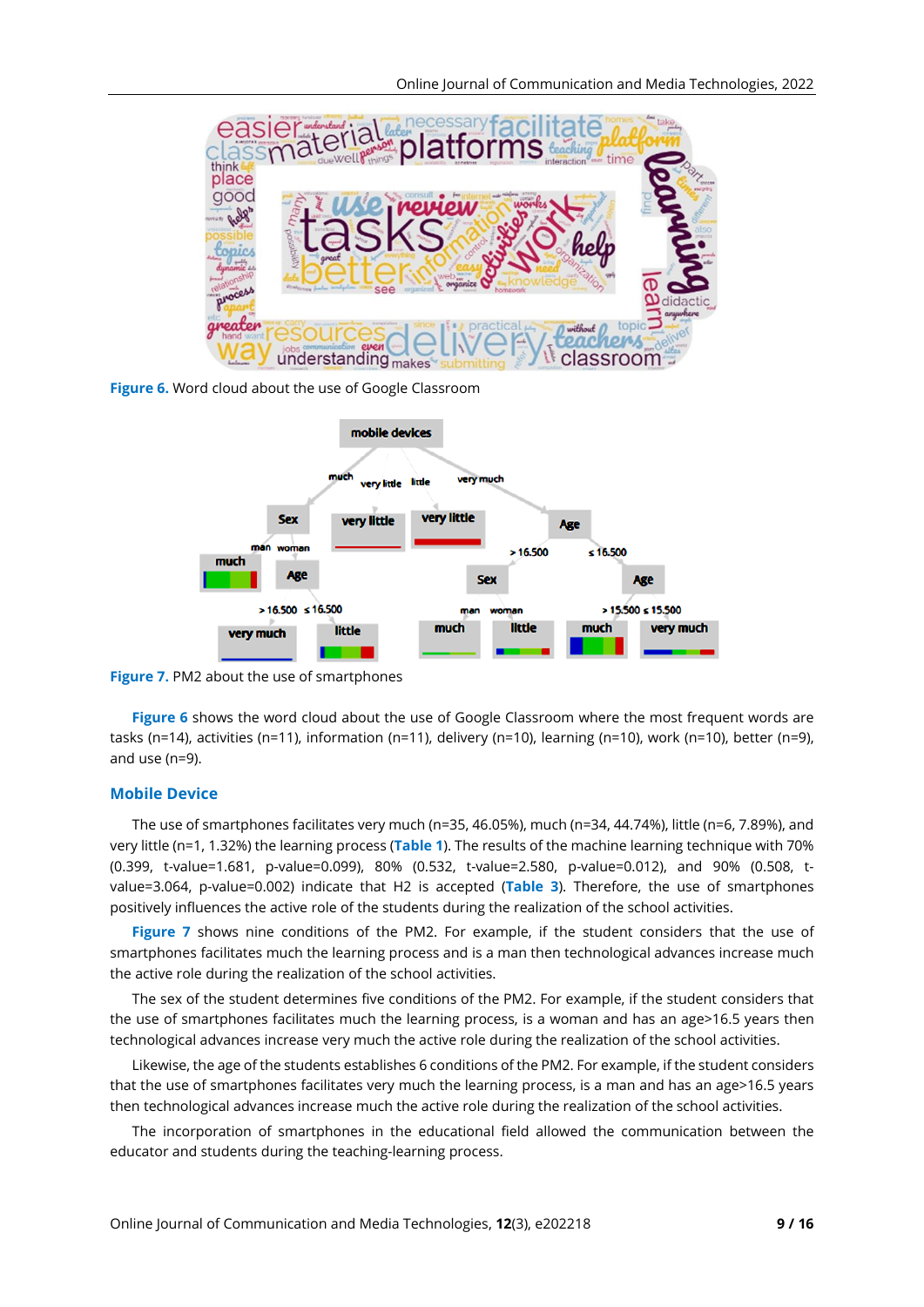

**Figure 8.** Word cloud about the use of smartphones

"I can get more information quickly and can be in constant communication with other people" (student 2, 16 years old, woman).

"Ease of communication in different places" (student 5, 17 years old, woman).

In addition, this mobile device allowed the access to the videoconferences of the courses and search for information on the Internet.

"They allow us the possibility of connecting to our classes. As well as, we access to the Internet" (student 9, 17 years old, woman).

"Mobile devices can connect me to the classes. Homework can also be handed in" (student 21, 17 years old, woman).

According to the students of the National Preparatory School No. 6 "Antonio Caso", smartphones facilitated the consultation of the assignments and allowed the review of the school contents.

"On mobile devices is easier to review the assignments and notices of our classes" (student 13, 16 years old, man).

"They facilitate the access to the material provided at any time" (student 19, 16 years old, woman).

The benefits about the use of this mobile device are the flexibility of time and space during the teachinglearning process.

"Accessibility to education no matter" (student 6, 15 years old, woman).

"I can consult the content at home or at work" (student 10, 17 years old, woman).

**Figure 8** shows the word cloud about the use of smartphones where the most frequent words are information (n=24), access (n=18), communication (n=13), devices (n=12), mobile (n=10), easier (n=9), the Internet (n=9), and learning (n=7).

#### **Videoconferencing System**

The use of Google Meet facilitates very much (n=26, 34.21%), much (n=41, 53.95%), little (n=7, 9.21%), and very little (n=2, 2.63%) the learning process (**Table 1**). The results of the machine learning technique with 70% (0.688, t-value=3.669, p-value=0.000), 80% (0.722, t-value=4.426, p-value=0.000), and 90% (0.647, tvalue=4.444, p-value=0.000) indicate that H3 is accepted (**Table 3**). Consequently, the use of Google Meet positively influences the active role of the students during the realization of the school activities.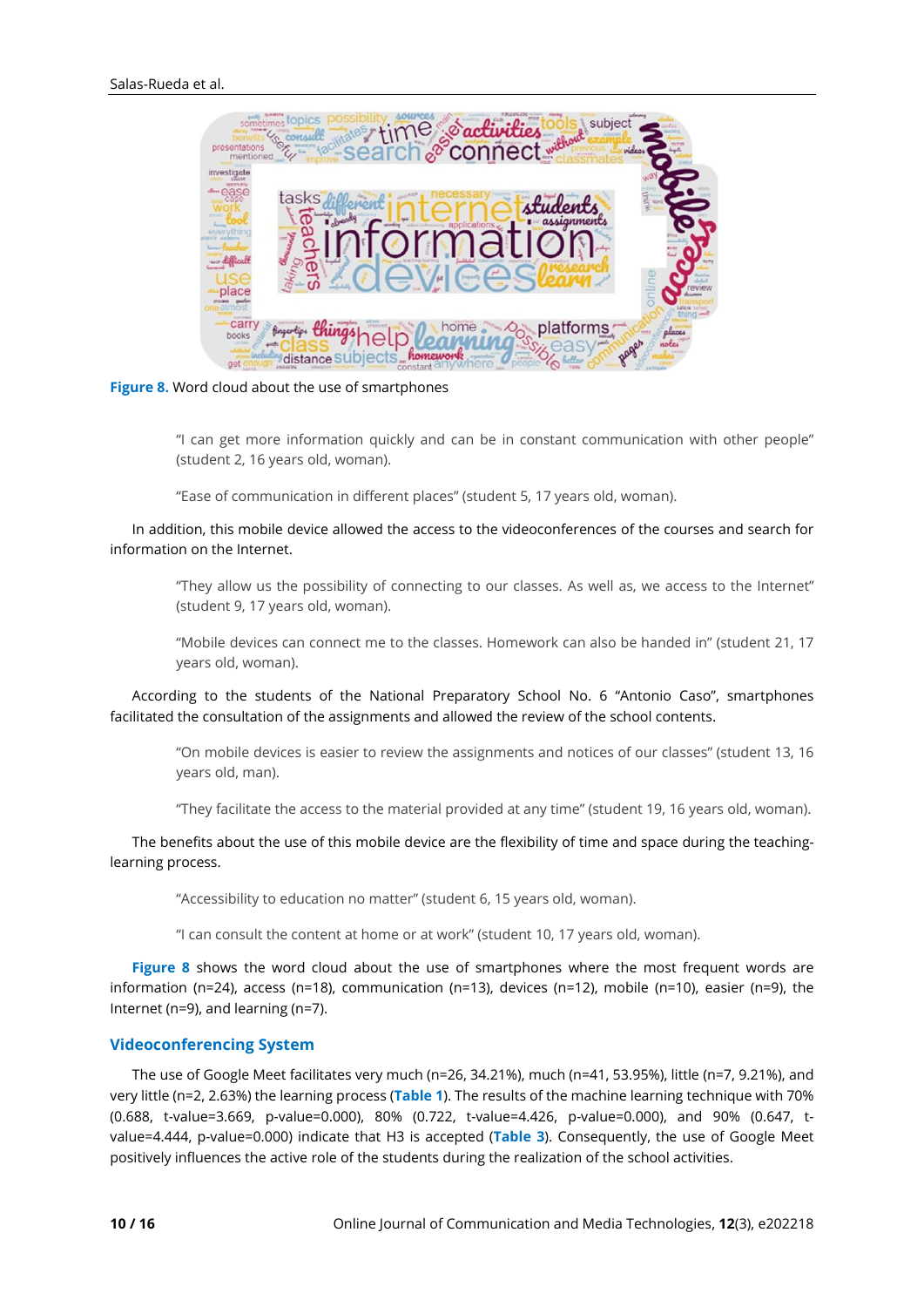



**Figure 9** shows nine conditions of the PM3. For example, if the student considers that the use of Google Meet facilitates much the learning process, is a woman and has an age>16.5 years then technological advances increase very much the active role during the realization of the school activities.

The sex of the student determines 5 conditions of the PM3. For example, if the student considers that the use of Google Meet facilitates much the learning process, is a woman and has an age≤16.5 years then technological advances increase little the active role during the realization of the school activities. Likewise, the age of the student establishes seven conditions of the PM3. For example, if the student considers that the use of Google Meet facilitates very much the learning process and has an age≤17.5 years then technological advances increase much the active role during the realization of the school activities.

Videoconferencing systems are support tools for carrying out the teaching-learning process during the COVID-19 pandemic because the students resolve their doubts through these means of communication.

"It allows the resolution of doubts" (student 1, 16 years old, man).

"If doubts arise, the teacher can respond immediately and with more clarity" (student 2, 16 years old, woman).

Also, the students of the National Preparatory School No. 6 "Antonio Caso" mention that the use of Google Meet facilitated the understanding of school topics in the distance modality.

"We receive explanations directly from the teacher. Also, we ask the questions" (student 7, 15 years old, woman).

"From my own experience, videoconferencing systems improve the learning in the online modality since it is an easier way to clarify the doubts" (student 8, 16 years old, woman).

Even, the incorporation of this videoconferencing system in the educational field promoted the communication and active participation of the students during the virtual classes.

"Participation in class and explanation of certain topics that support us for homework" (student 9, 17 years old, woman).

"Videoconferences allow the communication between the participants" (student 26, 16 years old, woman).

## Likewise, Google Meet allowed the interaction between the teacher and students from anywhere.

"Communication with the teacher is very similar to the communication in the classroom" (student 16, 17 years old, man).

"I consider that it is quite similar to the face-to-face modality, so it is easier to answer the questions at the moment" (student 29, 16 years old, woman).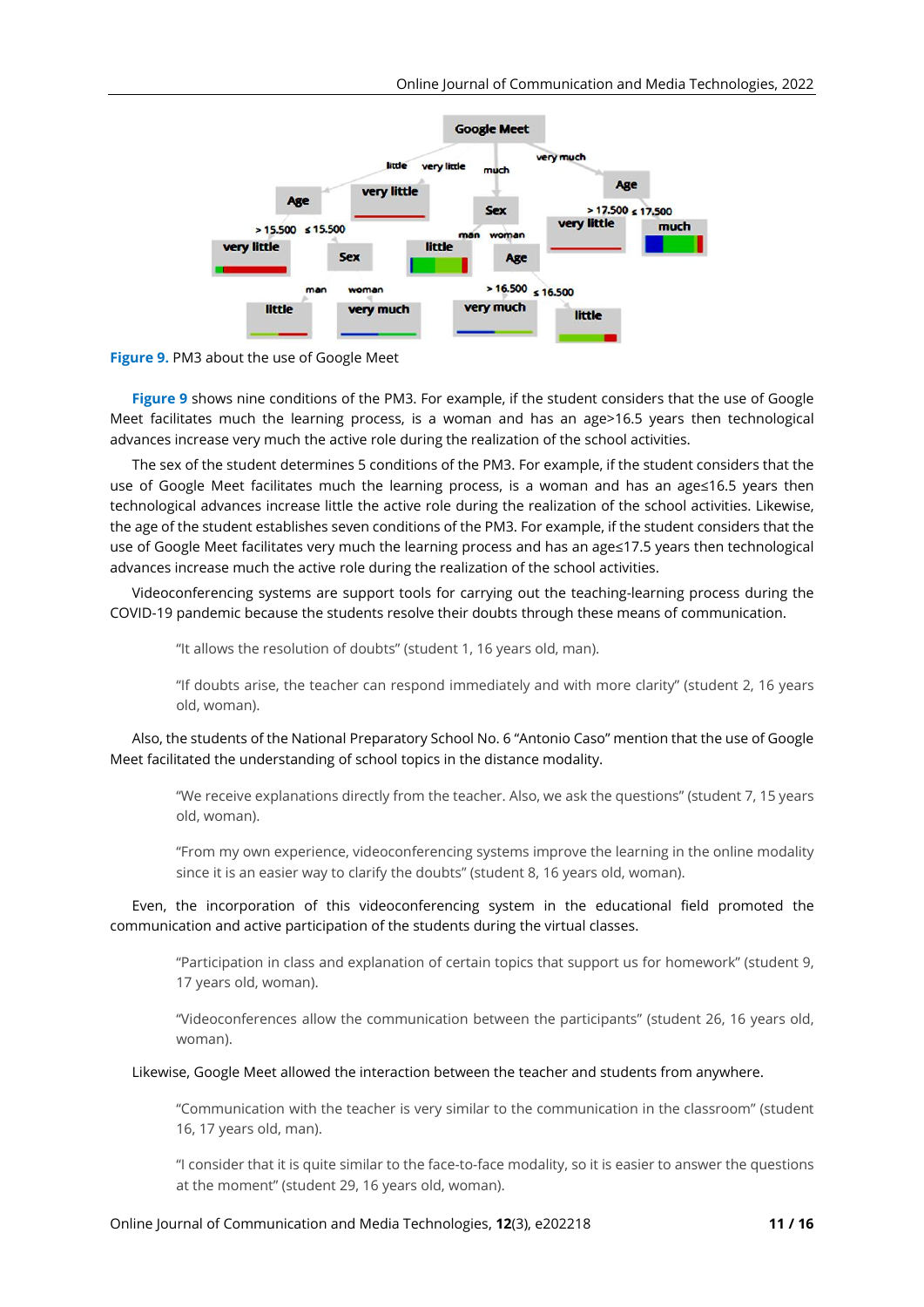

**Figure 10.** Word cloud about the use of Google Meet

|                  | Google Classroom | Smartphones | Google Meet | Active role |
|------------------|------------------|-------------|-------------|-------------|
| Google Classroom |                  |             |             |             |
| Smartphones      | 0.400            |             | -           |             |
| Google Meet      | 0.391            | 0.356       |             |             |
| Active role      | 0.171            | 0.397       | 0.524       |             |

**Figure 10** shows the word cloud about the use of Google Meet where the most frequent words are teacher (n=17), doubts (n=15), questions (n=14), class (n=13), better (n=12), learning (n=12), way (n=11), classes (n=10), easier (n=9), and topics (n=9).

#### **Pearson's Correlations**

**Table 4** shows the Pearson's correlations related to LMS, mobile devices and the videoconferencing system. The most significant correlation is located between Google Meet and Active role (0.524). On the other hand, the least significant correlation comes from Google Classroom and active role (0.171).

# **DISCUSSION**

Technological advances allow that teachers organize and carry out new school activities from anywhere during the COVID-19 pandemic (Díaz-Sainz et al., 2021; Goodyear, 2020; Marachi & Quill, 2020). According to the students of the National Preparatory School No. 6 "Antonio Caso", Google Classroom allowed the review of the contents, multimedia resources and activities from anywhere. In addition, smartphones facilitated the communication between the educator and students during the teaching-learning process. Even, Google Meet promoted the communication and active participation of the students during the virtual classes.

## **Google Classroom**

According to Yuen et al. (2019), LMS facilitates the assimilation of knowledge in the distance and face-toface modalities. Most of the students (81.58%) consider that the use of Google Classroom facilitates very much and much the learning process. Therefore, these participants have a favorable opinion about the use of this technological tool. In addition, Google Classroom plays a fundamental role in the distance courses because it facilitates the communication and interaction between the participants of the educational process.

Various authors (e.g., Marachi & Quill, 2020; Tezer & Cimsir, 2018; Tsai, 2021) mention that educators use LMS to facilitate the learning process from home, classroom and office. For example, Google Classroom facilitated the assimilation of knowledge and understanding of the school topics through the consultation of materials. In particular, the results of the machine learning technique on H1 are higher than 0.160, therefore, the use of Google Classroom positively influences the active role of the students during the realization of the school activities.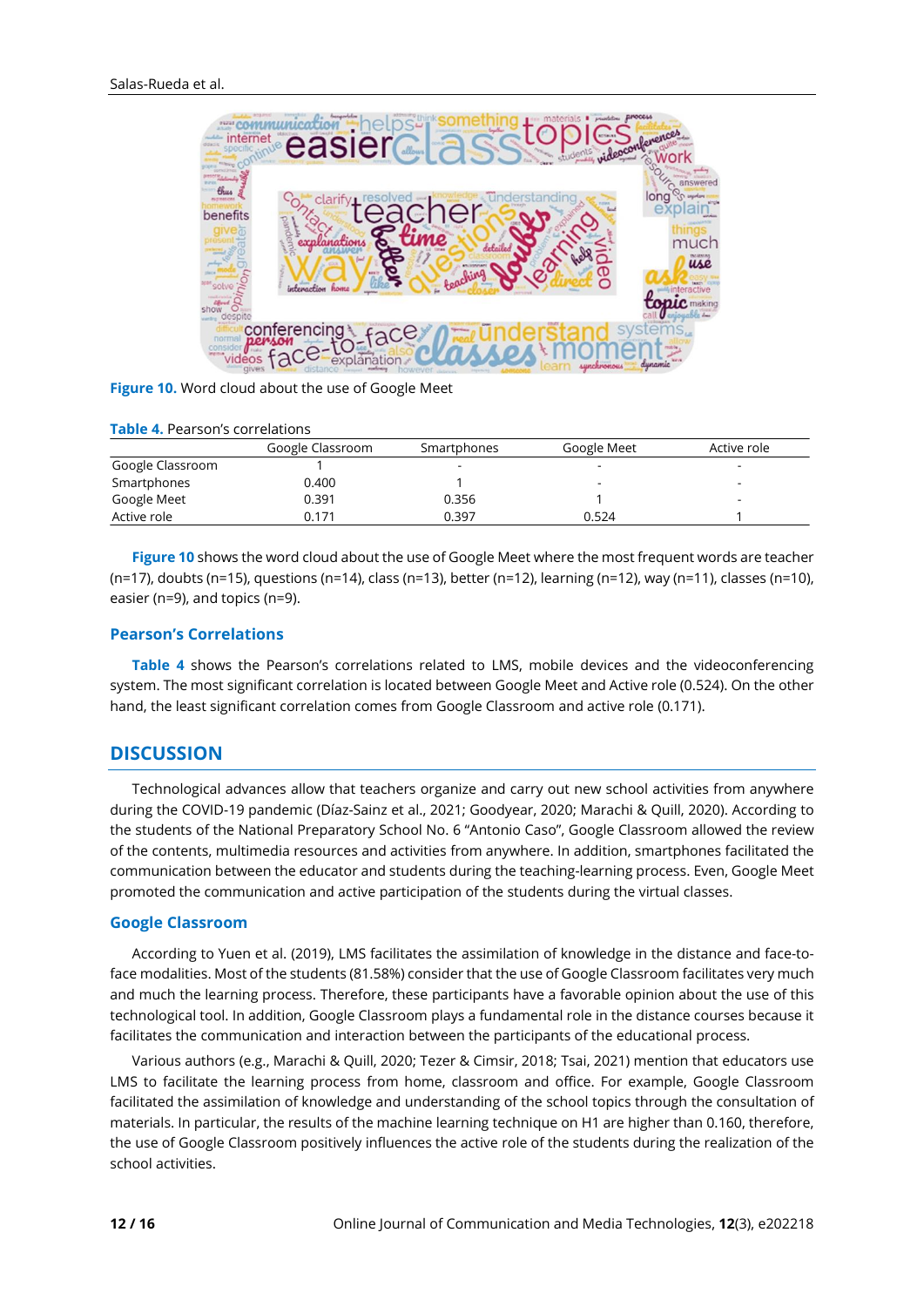The students of the universal literature course consider that Google Classroom facilitated the realization of school activities at any time. Data science identifies nine conditions of the PM1. In this predictive model, the sex and age of the students determine how Google Classroom influences the active role of the students during the realization of the school activities. The decision tree technique establishes five conditions where technological advances increase much the active role during the realization of the school activities.

Finally, the benefits about the use of Google Classroom are the sending of the assignments, consultation of the information at any time and the flexibility of time to carry out the school activities.

#### **Smartphones**

Various authors (e.g., Chen et al., 2021; Raghunathan et al., 2021; Tezer & Cimsir, 2018) explain that smartphones facilitate the planning of new activities and promote the interaction between the participants of the educational process at any moment. The majority of students (90.79%) consider that the use of smartphones facilitates very much and much the learning process. Therefore, these participants have a favorable opinion about this technological tool. Likewise, this mobile device allows the access to the videoconferences of the courses and search for information on the Internet.

Educators use mobile devices in the educational field to facilitate the learning and communication from anywhere (Díaz-Sainz et al., 2021; Raghunathan et al., 2021). The advantages of smartphones are the flexibility of time and space during the realization of the teaching-learning process. The results of the machine learning technique on H2 are higher than 0.390, therefore, the use of smartphones positively influences the active role of the students during the realization of the school activities.

According to the students at the National Preparatory School No. 6 "Antonio Caso", smartphones facilitated the consultation of the assignments and allowed the review of school contents. Data science identifies nine conditions of the PM2. In this predictive model, the sex and age of the students determine how smartphones influence the active role of the students during the realization of the school activities. The decision tree technique establishes three conditions where technological advances increase much the active role during the realization of the school activities.

Finally, the benefits about the use of smartphones are the communication between the educator and students, search for information on the Internet and flexibility of time and space during the teaching-learning process.

#### **Google Meet**

Similar to Maity et al. (2021), the use of videoconference systems allows the realization of the teachinglearning process through the interaction between the teacher and students in real time. In particular, the majority of students (88.16%) think that the use of Google Meet facilitates very much and much the learning process. Therefore, these participants have a favorable opinion about this technological tool. Likewise, Google Meet allows the interaction from anywhere.

Videoconferencing systems allow the exchange of ideas and discussions in the educational process (Maity et al., 2021; Rehn et al., 2017; Roth et al., 2020). During the COVID-19 pandemic, Google Meet is an ideal tool to carry out the teaching-learning process remotely. The results of the machine learning technique on H3 are higher than 0.640, therefore, the use of Google Meet positively influences the active role of the students during the realization of the school activities.

Even, the incorporation of this videoconferencing system in the educational field allowed that the students resolved their doubts during the virtual classes. Data science identifies nine conditions of the PM3. In this predictive model, the sex and age of the students determine how Google Meet influences the active role of the students during the realization of the school activities. The decision tree technique establishes two conditions where technological advances increase very much the active role during the realization of the school activities.

Finally, the students at the National Preparatory School No. 6 "Antonio Caso" mention that the use of Google Meet facilitated the understanding of the school topics in the distance modality.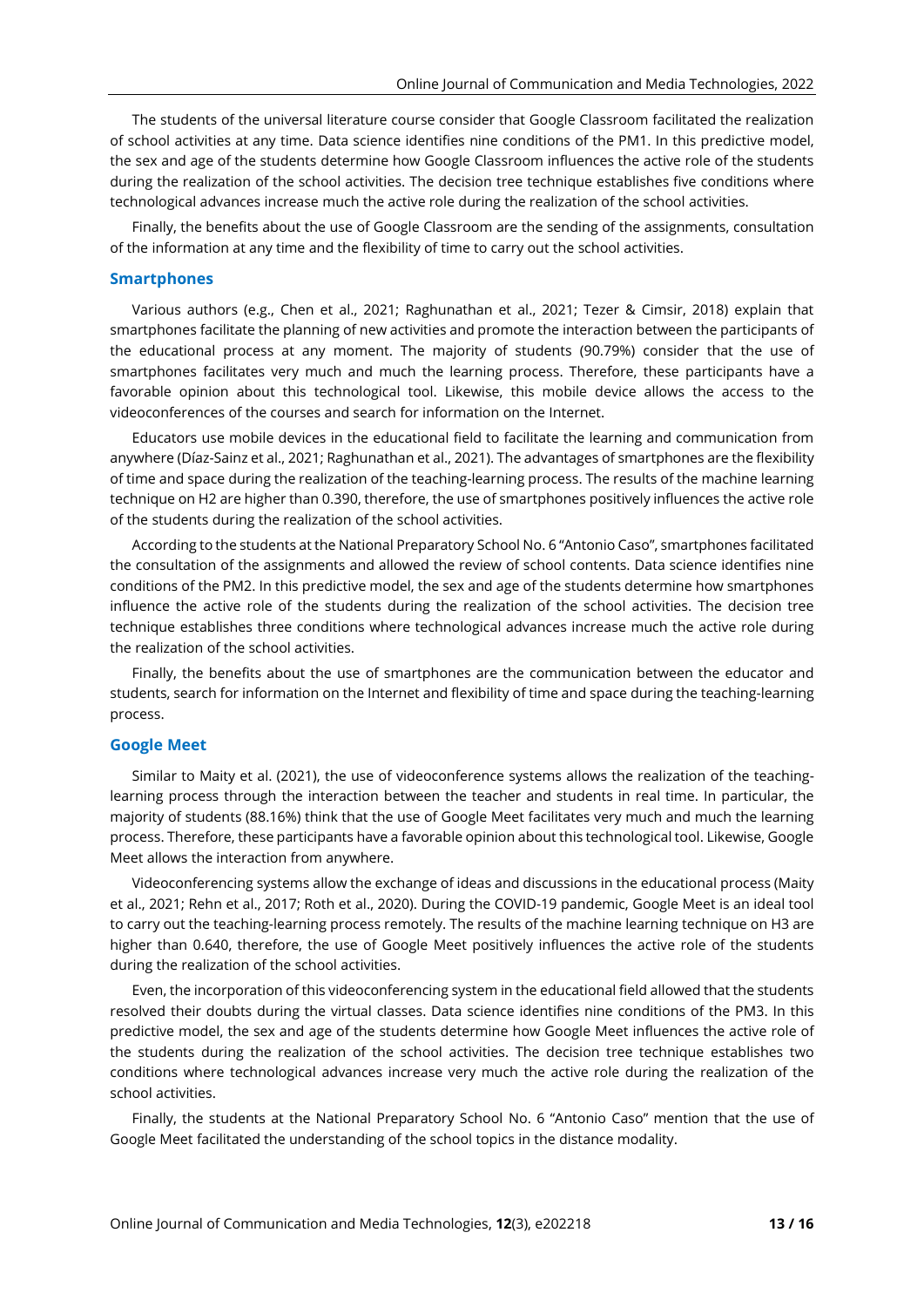# **CONCLUSION**

Technological tools facilitate the realization of educational practices and activities in the distance modality. At the National Preparatory School No. 6 "Antonio Caso", the incorporation of ICTs improved the teachinglearning conditions in the universal literature course. The results indicate that the use of Google Classroom, smartphones, and Google Meet positively influence the active role of the students during the realization of the school activities.

Google Classroom allowed the updating of the school activities in the universal literature course because the students reviewed the contents, consulted the multimedia resources, sent the tasks and established a communication with the participants of the educational process from anywhere. In addition, smartphones allowed the communication in the virtual classes, search for information on the Internet and review of the school contents at any time. During the COVID-19 pandemic, these students used Google Meet to answer their questions, understand the school topics and actively participate.

The limitations of this research are the participants of the sample and analysis about the use of these technological tools considering the active role. Future research can analyze the use of Google Classroom to carry out collaborative activities such as discussion forums, smartphones to use web applications and Google Meet to exchange ideas during the virtual classes for the development of skills, assimilation of knowledge and motivation. Likewise, the sample could be made up of the students from different educational levels in order to analyze the impact of Google Classroom, smartphones, and Google Meet in middle schools, high schools and universities.

This research recommends the incorporation of LMS, mobile devices and videoconferencing systems to meet and satisfy the educational demands caused by the SARS-CoV-2 virus. In conclusion, technological tools such as Google Classroom, smartphones, and Google Meet play a fundamental role in planning, organizing and executing new educational activities and practices in the distance modality.

**Author contributions:** All authors were involved in concept, design, collection of data, interpretation, writing, and critically revising the article. All authors approve final version of the article.

**Funding:** This work was supported by UNAM-DGAPA-PAPIME: El Aula del Futuro de la Escuela Nacional Preparatoria 6 [The Classroom of the Future of the National Preparatory School 6] (PE106221). Likewise, the support provided by the professor of the universal literature course is appreciated.

**Declaration of interest:** Authors declare no competing interest.

**Data availability:** Data generated or analyzed during this study are available from the authors on request.

# **REFERENCES**

- Abuzant, M., Ghanem, M., Abd-Rabo, A., & Daher, W. (2021). Quality of using Google Classroom to support the learning processes in the automation and programming course. *International Journal of Emerging Technologies in Learning, 16*(6), 72-87. <https://doi.org/10.3991/ijet.v16i06.18847>
- Aguilar-Díaz, F. C., Arcos-Velasco, M. R., & Ramírez-Trujillo, M. A. (2020). Questionnaire on knowledge and practices of dental prevention: Design and validation. *Entreciencias: Diálogos en la Sociedad del Conocimiento* [*Entreciencias: Dialogues in the Knowledge Society*]*, 7*(19), 1-9. <https://doi.org/10.22201/enesl.20078064e.2018.19.63518>
- Albashtawi, A. H., & Al-Bataineh, K. B. (2020). The effectiveness of Google Classroom among EFL students in Jordan: An innovative teaching and learning online platform. *International Journal of Emerging Technologies in Learning, 15*(11), 78-88. <https://doi.org/10.3991/ijet.v15i11.12865>
- Altakhayneh, B. H. (2022). Impact of using flipped classroom strategy in developing the mathematical thinking of pre-service teachers in open education systems in Jordan. *International Journal of Emerging Technologies in Learning, 17*(3), 228-244. <https://doi.org/10.3991/ijet.v17i03.24973>

Anderson, R. A., Sweeney, D. J., & Williams, T. A. (2012). *Statistics for business & economics*. Cengage Learning.

Bernacki, L., Greene, J. A., & Crompton, H. (2020). Mobile technology, learning, and achievement: Advances in understanding and measuring the role of mobile technology in education. *Contemporary Educational Psychology, 60*, 1-8. <https://doi.org/10.1016/j.cedpsych.2019.101827>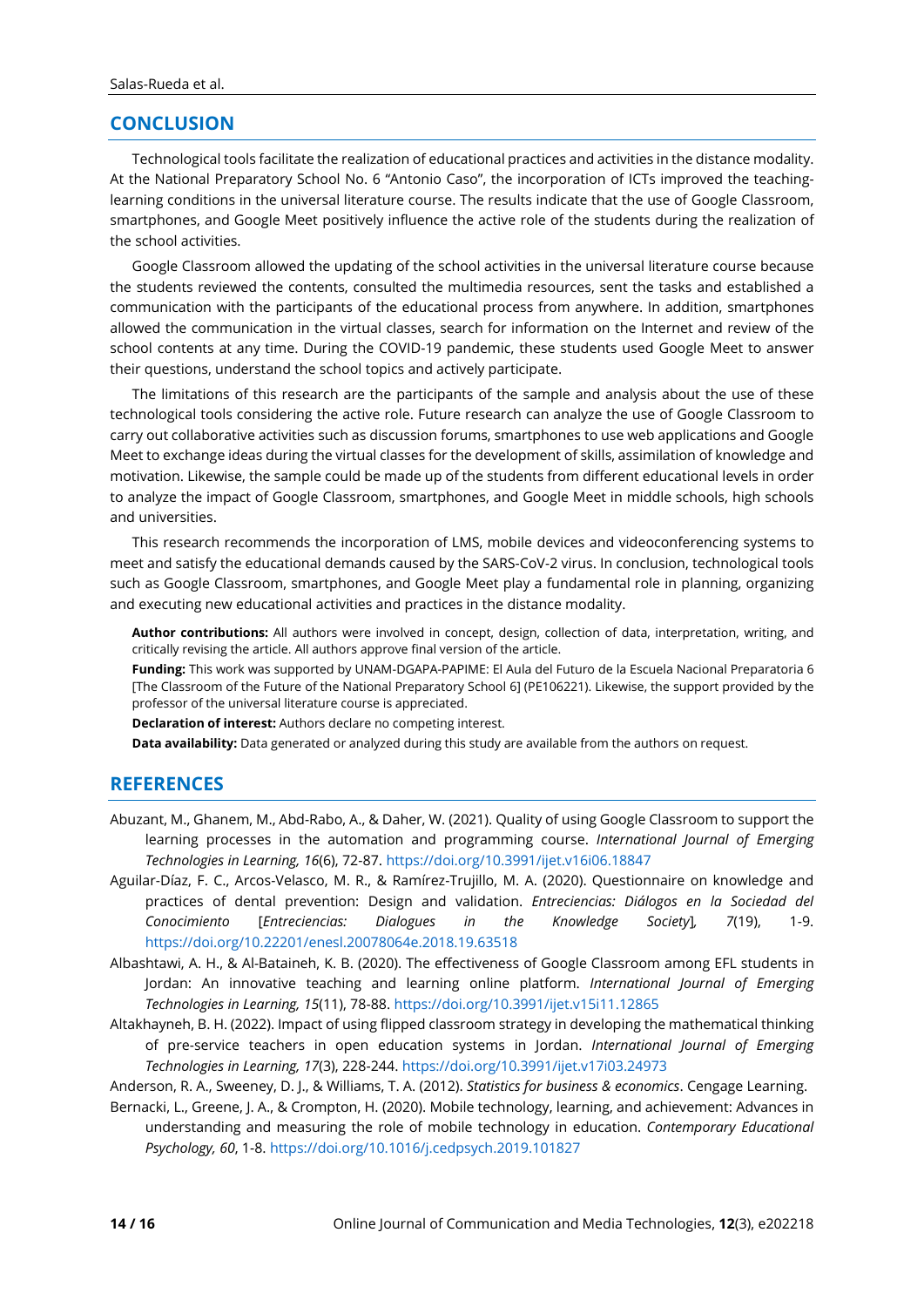- Chen, B.,Yang, T.,Wan, Y., Xiao, L., Xu, C., Shen, Y., & Qin, Q. (2021). Nursing students' attitudes toward mobile learning: An integrative review. *International Journal of Nursing Sciences, 8*(4), 477-485. <https://doi.org/10.1016/j.ijnss.2021.08.004>
- Díaz-Sainz, G., Pérez, G., Gómez-Coma, L., Ortiz-Martínez, V. M., Domínguez-Ramos, A., Ibanez, R., & Rivero, M. J. (2021). Mobile learning in chemical engineering: An outlook based on case studies. *Education for Chemical Engineers, 35*, 132-145. <https://doi.org/10.1016/j.ece.2021.01.013>
- Goodyear, P. (2020). Design and co-configuration for hybrid learning: Theorising the practices of learning space design. *British Journal of Educational Technology, 51*(4), 1045-1060. <https://doi.org/10.1111/bjet.12925>
- Gouseti, A. (2021). 'We'd never had to set up a virtual school before': Opportunities and challenges for primary and secondary teachers during emergency remote education. *Review of Education, 9*(3), 1-12. <https://doi.org/10.1002/rev3.3305>
- Hu, X., Chiu, M. M., Leung, W. M., & Yelland, N. (2021). Technology integration for young children during COVID-19: Towards future online teaching. *British Journal of Educational Technology, 52*(4), 1513-1537. <https://doi.org/10.1111/bjet.13106>
- Maity, S., Sahu, N. T., & Sen, N. (2021). Panoramic view of digital education in COVID-19: A new explored avenue. *Review of Education, 9*(2), 405-423. <https://doi.org/10.1002/rev3.3250>
- Marachi, R., & Quill, L. (2020). The case of Canvas: Longitudinal datafication through learning management systems. *Teaching in Higher Education, 25*(4), 418-434. <https://doi.org/10.1080/13562517.2020.1739641>
- Martin, B. A. (2021). Teachers perceptions of Google Classroom: Revealing urgency for teacher professional learning. *Canadian Journal of Learning and Technology*, *47*(1), 1-17. <https://doi.org/10.21432/cjlt27873>
- Navarro-Morales, M. E., & Londoño, R. (2019). Inverted classroom teaching in the first-year design studio, a case study. *British Journal of Educational Technology, 50*(5), 2651-2666. <https://doi.org/10.1111/bjet.12711>
- Ortiz, S., & Green, M. (2019). Trends and patterns of mobile learning: A study of mobile learning management system access. *Turkish Online Journal of Distance Education, 20*(1), 161-176. [https://doi.org/10.17718/](https://doi.org/10.17718/tojde.522464) [tojde.522464](https://doi.org/10.17718/tojde.522464)
- Ospina-García, N., Díaz-Velásquez, M. F., Tavera-Romero, C. A., Ortiz-Monedero, J. H., & Khalaf, O. I. (2021). Remote academic platforms in times of a pandemic. *International Journal of Emerging Technologies in Learning, 16*(21), 121-131. <https://doi.org/10.3991/ijet.v16i21.25377>
- Raghunathan, K., McKenna, L., & Peddle, M. (2021). Use of academic electronic medical records in nurse education: A scoping review. *Nurse Education Today*, 101, 104889. <https://doi.org/10.1016/j.nedt.2021.104889>
- Rehm, M., Moukarzel, S., Daly, A. J., & Del-Fresno, M. (2021). Exploring online social networks of school leaders in times of COVID-19. *British Journal of Educational Technology, 52*(4), 1414-1433. <https://doi.org/10.1111/bjet.13099>
- Rehn, N., Maor, D., & Mc-Conney, A. (2017). Navigating the challenges of delivering secondary school courses by videoconference. *British Journal of Educational Technology, 48*(3), 802-813. <https://doi.org/10.1111/bjet.12460>
- Roig-Vila, R., Urrea-Solano, M., & Merma-Molina, G. (2021). Communication at university classrooms in the context of COVID-19 by means of videoconferencing with Google Meet. *Revista Iberoamericana de Educación a Distancia* [*Ibero-American Journal of Distance Education*]*, 24*(1), 197-220. <https://doi.org/10.5944/ried.24.1.27519>
- Roth, J. J., Pierce, M., & Brewer, S. (2020). Performance and satisfaction of resident and distance students in videoconference courses. *Journal of Criminal Justice Education, 31*(2), 296-310. <https://doi.org/10.1080/10511253.2020.1726423>
- Salas-Rueda, R. A. (2021). Use of flipped classroom in the marketing career during the educational process on financial mathematics. *Education and Information Technologies, 26*, 4261-4284. <https://doi.org/10.1007/s10639-021-10470-x>
- Salas-Rueda, R. A., Castañeda-Martínez, R., Eslava-Cervantes, A. L., & Alvarado-Zamorano, C. (2022). Teachers' perception about MOOCs and ICT during the COVID-19 pandemic. *Contemporary Educational Technology, 14*(1), ep343. <https://doi.org/10.30935/cedtech/11479>
- Sette-de-Souza, P. (2021). Motivating learners in pandemic period through WhatsApp and Google Meet. *Journal of Dental Education, 85*, 1156-1157. <https://doi.org/10.1002/jdd.12352>